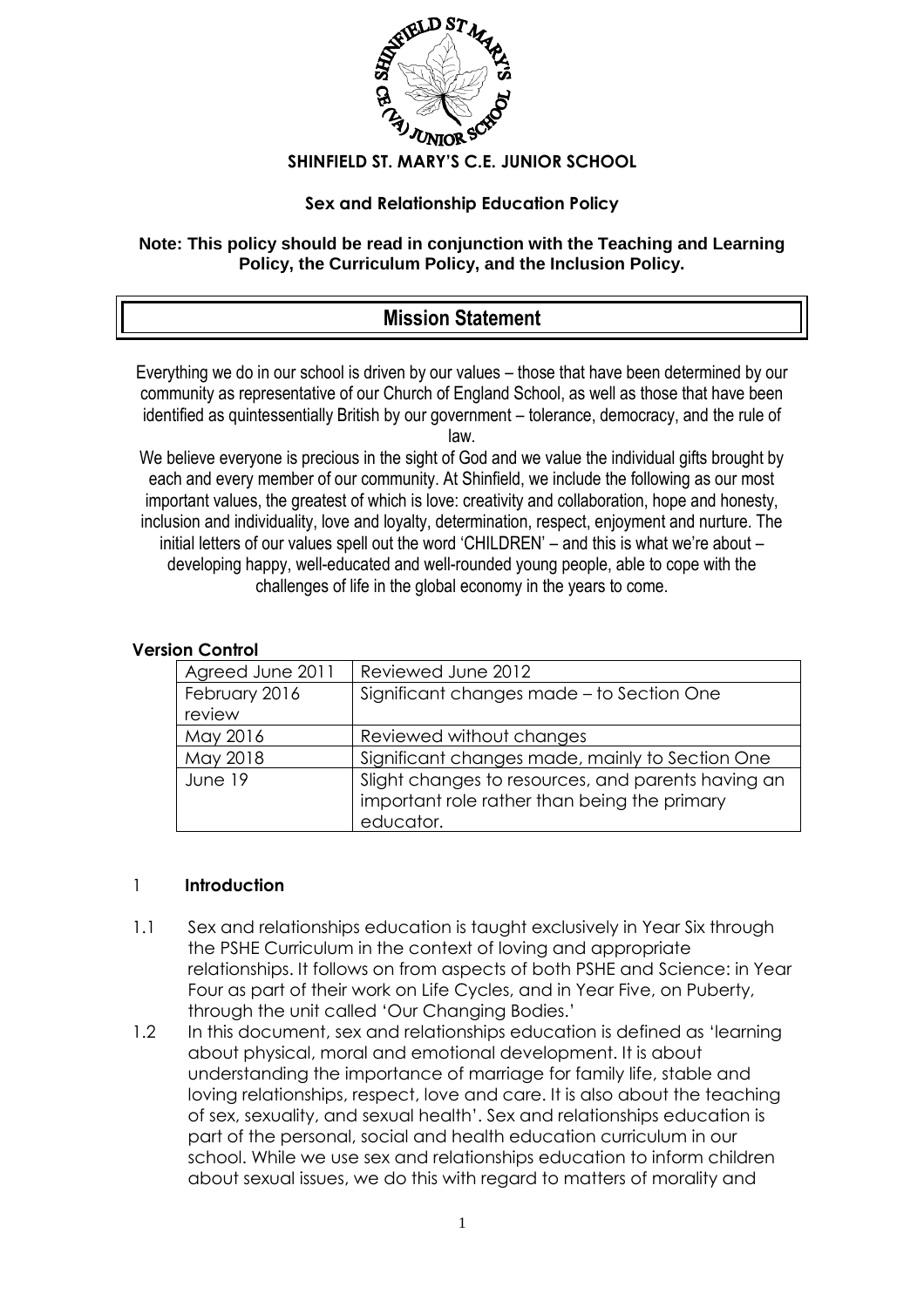individual responsibility, and in a way that allows children to ask and explore moral questions.

- 2 Aims and objectives
- 2.1 We teach children about:
	- the physical development of their bodies as they grow into adults;
	- the way humans reproduce;
	- respect for their own bodies and the importance of sexual activity as part of a committed, long-term, and loving relationship;
	- the importance of family life;
	- moral questions;
	- relationship issues;
	- respect for the views of other people;
- 3 Context
- 3.1 We teach sex and relationships education in the context of the school's aims and values framework. While sex and relationships education in our school means that we give children information about sexual behaviour, we do this with an awareness of the moral code and values which underpin all our work in school. In particular, we teach sex and relationships education in the belief that:
	- sex and relationships education should be taught in the context of loving relationships and family life;
	- sex and relationships education is part of a wider social, personal, spiritual and moral education process;
	- children should be taught to have respect for their own bodies;
	- children should learn about their responsibilities to others, and be aware of the consequences of sexual activity;
	- it is important to build positive relationships with others, involving trust and respect;
- 4 The National Healthy School Standard
- 4.1 We have participated in the National Healthy School Standard scheme, which promotes health education. As participants in this scheme we:
	- consult with parents on all matters of health education policy;
	- train all our teachers to teach sex and relationships education;
	- listen to the views of the children in our school regarding sex and relationships education;
	- look positively at any local initiatives that support us in providing the best sex and relationships education teaching programme that we can devise.
- 5 Organisation
- his or her own body, and how it is $_2^{}$ changing and developing. 5.1 We teach sex and relationships education through different aspects of the curriculum. While we carry out the main sex and relationships education teaching in our personal, social and health education (PSHE) curriculum, we also teach some sex and relationships education through other subject areas (for example, Science and PE), where we feel that they contribute significantly to a child's knowledge and understanding of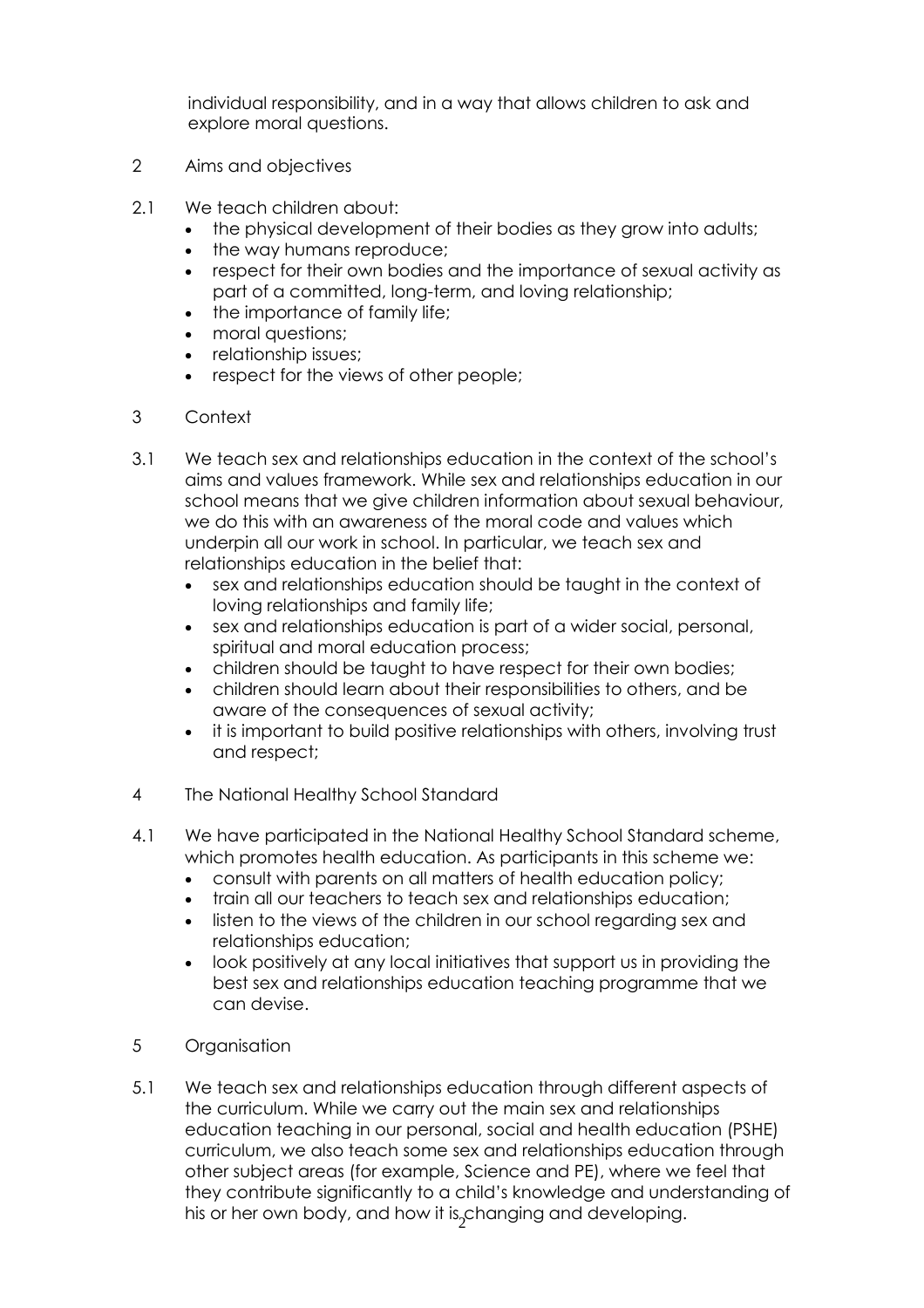- 5.2 In PSHE we teach children about relationships, and we encourage children to discuss issues. We teach about the parts of the body and how these work, and we explain to them what will happen to their bodies during puberty. For example, we tell the boys that their voices will change during puberty and we explain to the girls about menstruation. We encourage the children to ask for help if they need it.
- 5.3 In Science lessons, teachers inform children about puberty and how a baby is born. For this aspect of the school's teaching, we follow the guidance material in the national scheme of work for Science. We teach about life processes and the main stages of the human life cycle in greater depth.
- 5.4 In Year 6 we place a particular emphasis on health education, as many children experience puberty at this age. We liaise with the Local Health Authority about suitable teaching materials to use with our children in these lessons. Teachers do their best to answer all questions with sensitivity and care. By the end of Key Stage 2, we ensure that both boys and girls know how babies are born, how their bodies change during puberty, what menstruation is, and how it affects women. We always teach this with due regard for the emotional development of the children (as stated earlier in this policy). Time will be given for children to discuss issues and ask questions in some single sex sessions.
- 5.5 We arrange a meeting for all parents and carers of children in Years 5 and 6 to discuss this particular programme of lessons, to explain what the issues are and how they are taught, and to see the materials the school uses in its teaching.

### **Resources**

The school uses Proctor and Gamble's video 'Puberty' in Year Five. The School uses the resources from Coram Life Education, which includes a short video demonstrating the fertilisation of the egg, and the birth of a child, in Year Six.

- 6 The role of parents
- 6.1

The school believes that parents have an important role to play in the education of their child in matters of sex and relationships education. We wish to build a positive and supporting relationship with the parents of children at our school through mutual understanding, trust and cooperation. In promoting this objective we:

- inform parents about the school's sex and relationships education policy and practice;
- answer any questions that parents may have about the sex and relationships education of their child;
- take seriously any issue that parents raise with teachers or governors about this policy or the arrangements for sex and relationships education in the school;
- encourage parents to be involved in reviewing the school policy and making modifications to it as necessary;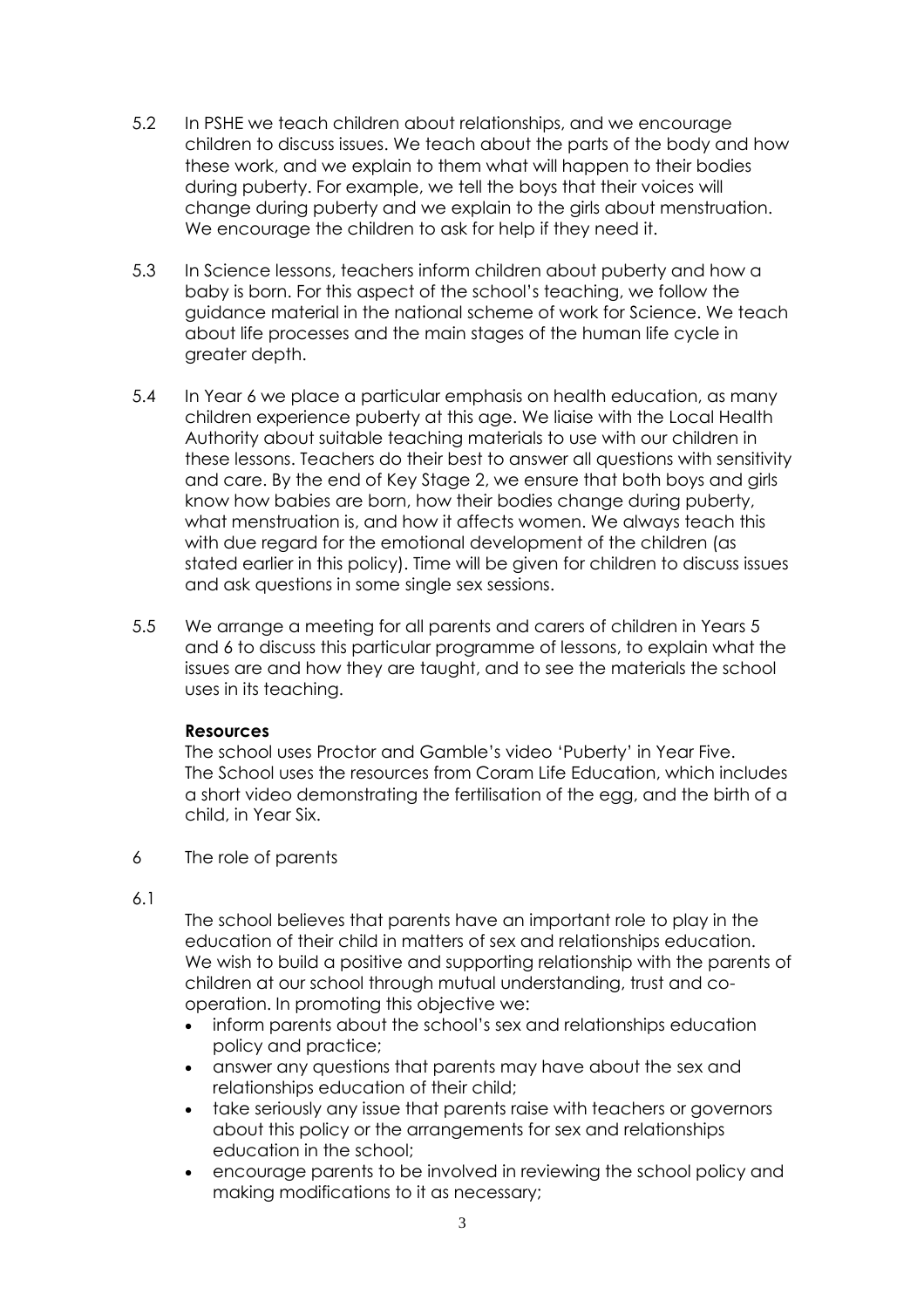- inform parents about the best practice known with regard to sex and relationships education, so that the teaching in school supports the key messages that parents and carers give to children at home. We believe that, through this mutual exchange of knowledge and information, children will benefit from being given consistent messages about their changing body and their increasing responsibilities.
- **6.2** Parents have the right to withdraw their child from all or part of the sex and relationship education programme that we teach in our school, apart from:
	- the life processes common to humans and animals including nutrition, growth and reproduction.
	- the main stages of the human life cycle. If a parent wishes their child to be withdrawn from the specific sex and relationship education lessons, they should discuss this with the headteacher, and make it clear which aspects of the programme they do not wish their child to participate in.
- 7 The role of other members of the community
- 7.1 We encourage other valued members of the community to work with us to provide advice and support to the children with regard to health education. In particular, the staff of the Coram Education and Life Education Bus can be called upon to support this aspect of our work. Other people who we might call upon include local clergy.
- 8 Confidentiality
- 8.1 Teachers conduct sex and relationships education lessons in a sensitive manner and in confidence. However, if a child makes a reference to being involved, or likely to be involved in sexual activity, then the teacher will take the matter seriously and deal with it as a matter of child protection. Teachers will respond in a similar way if a child indicates that they may have been a victim of abuse. In these circumstances the teacher will talk to the child as a matter of urgency. If the teacher has concerns, they will draw their concerns to the attention of the headteacher. The headteacher will then deal with the matter in consultation with health care professionals (See also Child Protection Policy.).
- 9 The Role of the Headteacher
- 9.1 It is the responsibility of the headteacher to ensure that both staff and parents are informed about our sex and relationships education policy, and that the policy is implemented effectively. It is also the headteacher's responsibility to ensure that members of staff are given sufficient training, so that they can teach effectively and handle any difficult issues with sensitivity.
- 9.2 The headteacher liaises with external agencies regarding the school sex and relationships education programme, and ensures that all adults who work with children on these issues are aware of the school policy, and that they work within this framework.